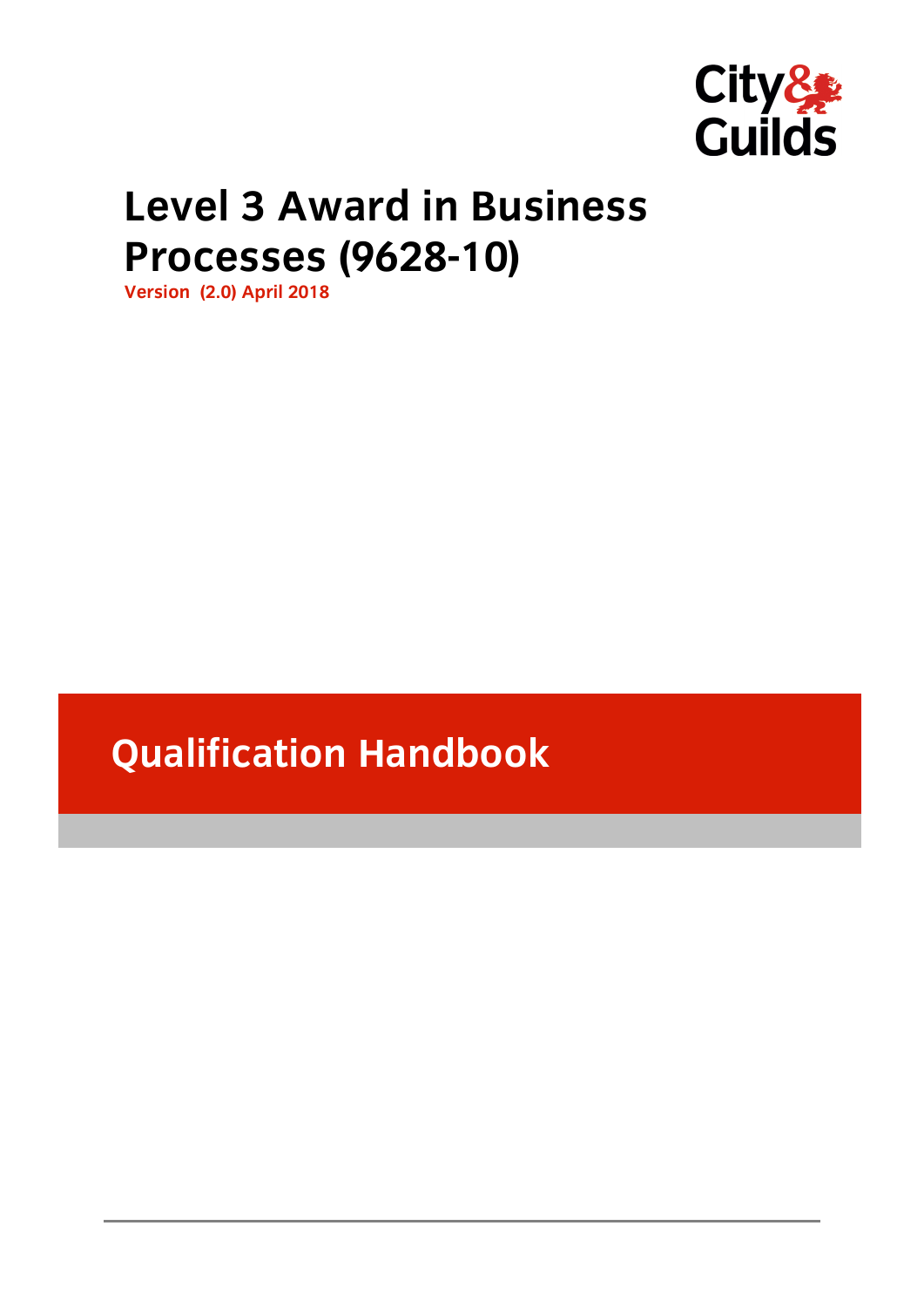# **Qualification at a glance**

| Industry area                         |            | <b>IT Professional</b>      |                                                                                                             |                                          |
|---------------------------------------|------------|-----------------------------|-------------------------------------------------------------------------------------------------------------|------------------------------------------|
| <b>City &amp; Guilds number</b>       | 9628       |                             |                                                                                                             |                                          |
| Age group                             | $16+$      |                             |                                                                                                             |                                          |
| <b>Assessment</b>                     |            | Online multiple choice test |                                                                                                             |                                          |
| <b>Approvals</b>                      |            |                             | Approval application required.<br>Please see www.cityandguilds.com for details.                             |                                          |
| <b>Registration and certification</b> | dates.     |                             | Registration and certification of this qualification is<br>through the Walled Garden, and is subject to end |                                          |
| <b>Title and level</b>                | <b>GLH</b> | <b>TQT</b>                  | <b>City &amp; Guilds</b><br>qualification<br>number                                                         | <b>Ofqual</b><br>accreditation<br>number |
| Level 3 Award in Business Processes   | 18         | 50                          | 9628-10                                                                                                     | 603/0623/3                               |

| <b>Version and date</b> | <b>Change detail</b>       | <b>Section</b> |
|-------------------------|----------------------------|----------------|
| 3.0 April 2018          | Test specification updated | 4 Assessment   |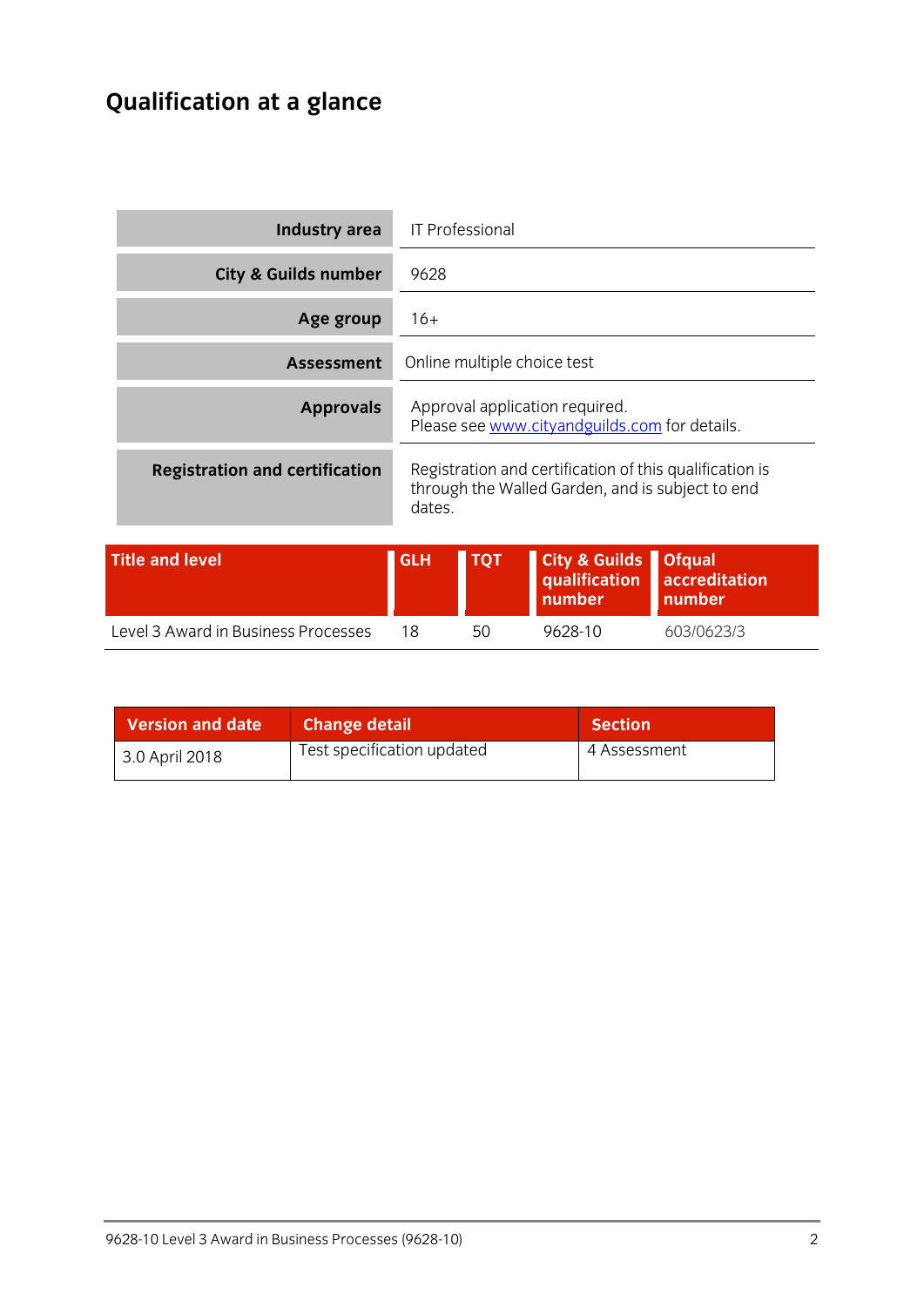## **Contents**

|              | <b>Qualification at a glance</b><br><b>Contents</b> |                                              | $\mathbf 2$<br>3 |  |
|--------------|-----------------------------------------------------|----------------------------------------------|------------------|--|
|              |                                                     |                                              |                  |  |
| 1            | <b>Introduction</b>                                 |                                              | 4                |  |
|              |                                                     | Structure                                    | 5                |  |
|              |                                                     | <b>Total Qualification Time</b>              | 5                |  |
| $\mathbf{2}$ |                                                     | <b>Centre requirements</b>                   | 6                |  |
|              |                                                     | Approval                                     | 6                |  |
|              |                                                     | Resource requirements                        | 6                |  |
|              |                                                     | Learner entry requirements                   | 7                |  |
|              |                                                     | Age restrictions                             | 7                |  |
| 3            |                                                     | Delivering the qualification                 | 8                |  |
|              |                                                     | Initial assessment and induction             | 8                |  |
| 4            | <b>Assessment</b>                                   |                                              | 9                |  |
|              |                                                     | Summary of assessment methods                | 9                |  |
|              |                                                     | Assessment strategy                          | 9                |  |
| 5            | Administration                                      |                                              | 11               |  |
|              |                                                     | Quality assurance                            | 11               |  |
|              |                                                     | Other issues                                 | 11               |  |
| 6            | <b>Units</b>                                        |                                              | 12               |  |
|              |                                                     | Availability of units                        | 12               |  |
|              |                                                     | Structure of the units                       | 12               |  |
|              | <b>Unit 310</b>                                     | <b>Business Processes</b>                    | 13               |  |
|              | <b>Appendix 1</b>                                   | <b>Relationships to other qualifications</b> | 19               |  |
|              | <b>Appendix 2</b>                                   | <b>Sources of general information</b>        | 20               |  |
|              | <b>Appendix 3</b>                                   | <b>Useful contacts</b>                       | 22               |  |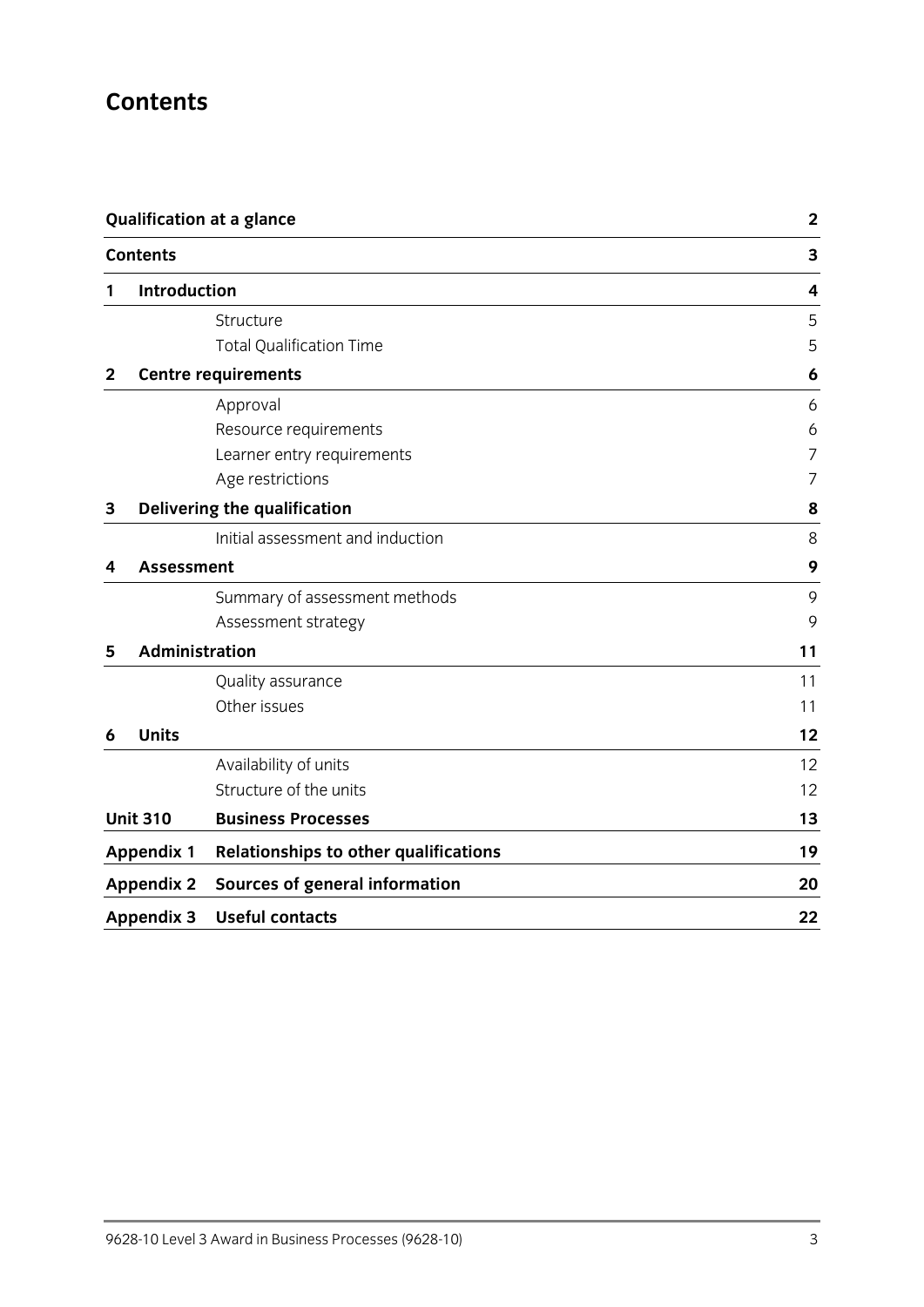# **1 Introduction**

This document tells you what you need to do to deliver the qualification:

| <b>Area</b>                                                 | <b>Description</b>                                                                                                                                                                                                                                                                                                                                                                                                                                                                                   |
|-------------------------------------------------------------|------------------------------------------------------------------------------------------------------------------------------------------------------------------------------------------------------------------------------------------------------------------------------------------------------------------------------------------------------------------------------------------------------------------------------------------------------------------------------------------------------|
| Who is the qualification for?                               | This qualification is designed to support learners to<br>develop a full range of underpinning knowledge that can be<br>used in a variety of businesses and industries that<br>demonstrate confidence and transferability in a Digital<br>Technology Environment.                                                                                                                                                                                                                                     |
| What does the qualification cover?                          | The primary role of an Infrastructure Technician is to<br>provide support to internal and external customers,<br>helping them to be productive when using technology to<br>do their own jobs, by using tools to problem solve and<br>troubleshoot non-routine problems. This qualification<br>covers business processes, information security<br>requirements and the services to support IT operations.                                                                                             |
| What opportunities for progression<br>are there?            | This qualification is part of the Digital Industries<br>apprenticeship programme and is not offered as a<br>standalone product.<br>On achieving this qualification the learner will have<br>completed a section of the knowledge element as part of                                                                                                                                                                                                                                                  |
| Who did we develop the qualification<br>with?               | their apprenticeship journey.<br>It was developed in collaboration with employers, sector<br>experts and training providers using the Standard as the<br>baseline. The Standards have been created by The Tech<br>Partnership and their Employer Groups for the specific<br>areas. The qualification embodies the required learning for<br>an apprentice to have the opportunity to successfully gain<br>the relevant knowledge for their chosen career path in a<br>Digital Technology environment. |
| Is it part of an apprenticeship<br>framework or initiative? | Yes-9648 Infrastructure Technician                                                                                                                                                                                                                                                                                                                                                                                                                                                                   |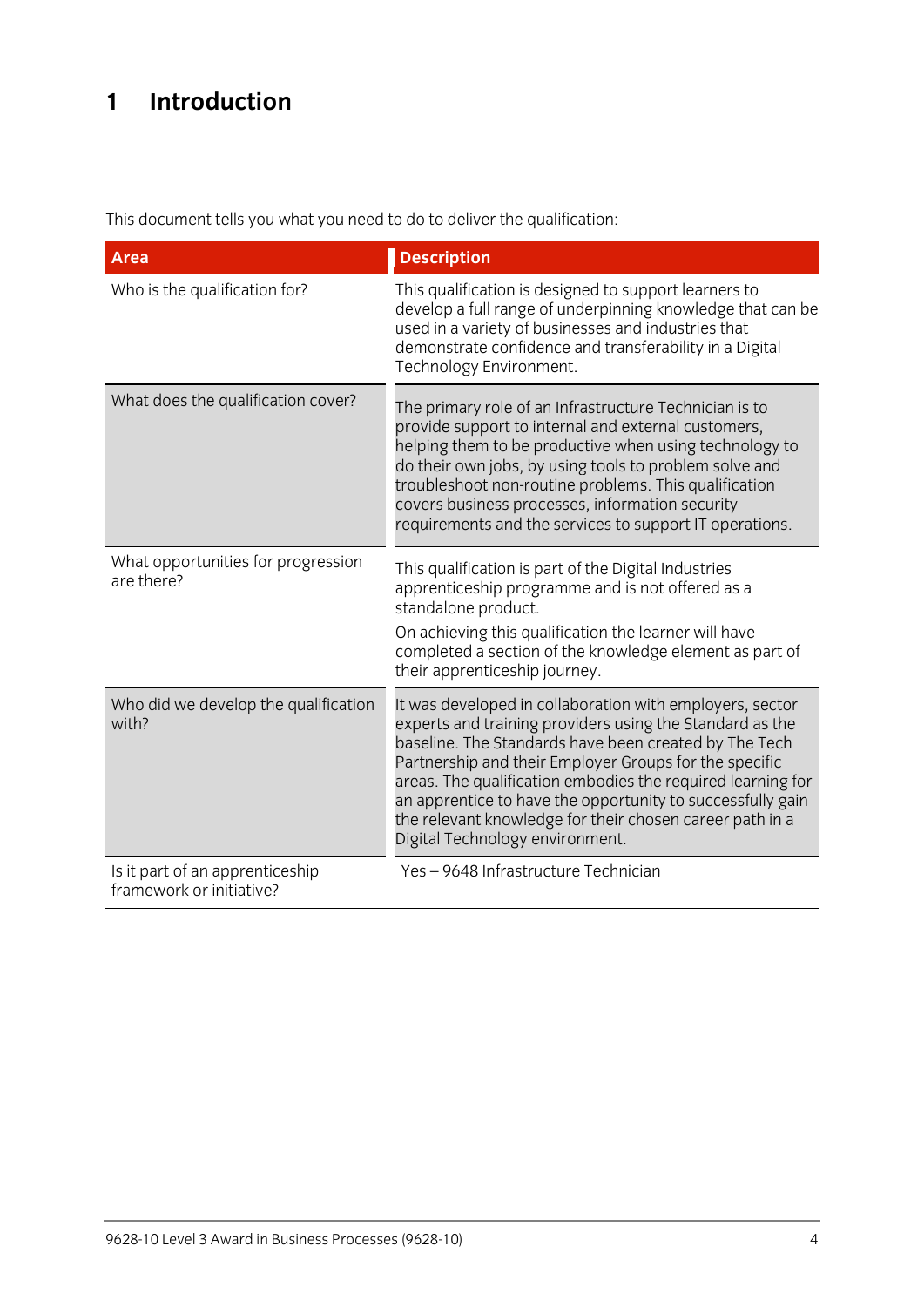# **Structure**

## **Total Qualification Time**

Total Qualification Time (TQT) is the number of notional hours which represents an estimate of the the achieve ment of the level of attainment necessary for the award of a qualification the achievement of the level of attainment necessary for the award of a qualification.

- $\cdot$  The number of hours which an awarding org  $\frac{1}{2}$  The number of  $\frac{1}{2}$  and  $\frac{1}{2}$  and  $\frac{1}{2}$  are assigned to a qualitation for Guidel $\frac{1}{2}$  and  $\frac{1}{2}$  and  $\frac{1}{2}$  and  $\frac{1}{2}$  and  $\frac{1}{2}$  and  $\frac{1}{2}$  and  $\frac{1}{2}$  and  $\frac{1}{2}$  and  $\frac{1}{2$ Learning, and<br>an estimate of the number of hours a Learner will reasonably be likely to spend in preparation,
- $\bullet$ study or any other form of participation in education or training, including assessment, which takes place as directed by - but, unlike Guided Learning, not under the Immediate Guidance or takes place as an execute, near, and the same Learning, not under the immediate Guidance or<br>Supervision of - a lecturer is unervisor i tutor or other ianoropriate provider of education or Supervision of - a lecturer, supervisor, tutor or other, appropriate provider of education or training.

| <b>Title and level</b>              | l GLH | тот |  |
|-------------------------------------|-------|-----|--|
| Level 3 Award in Business Processes |       | 50  |  |
|                                     |       |     |  |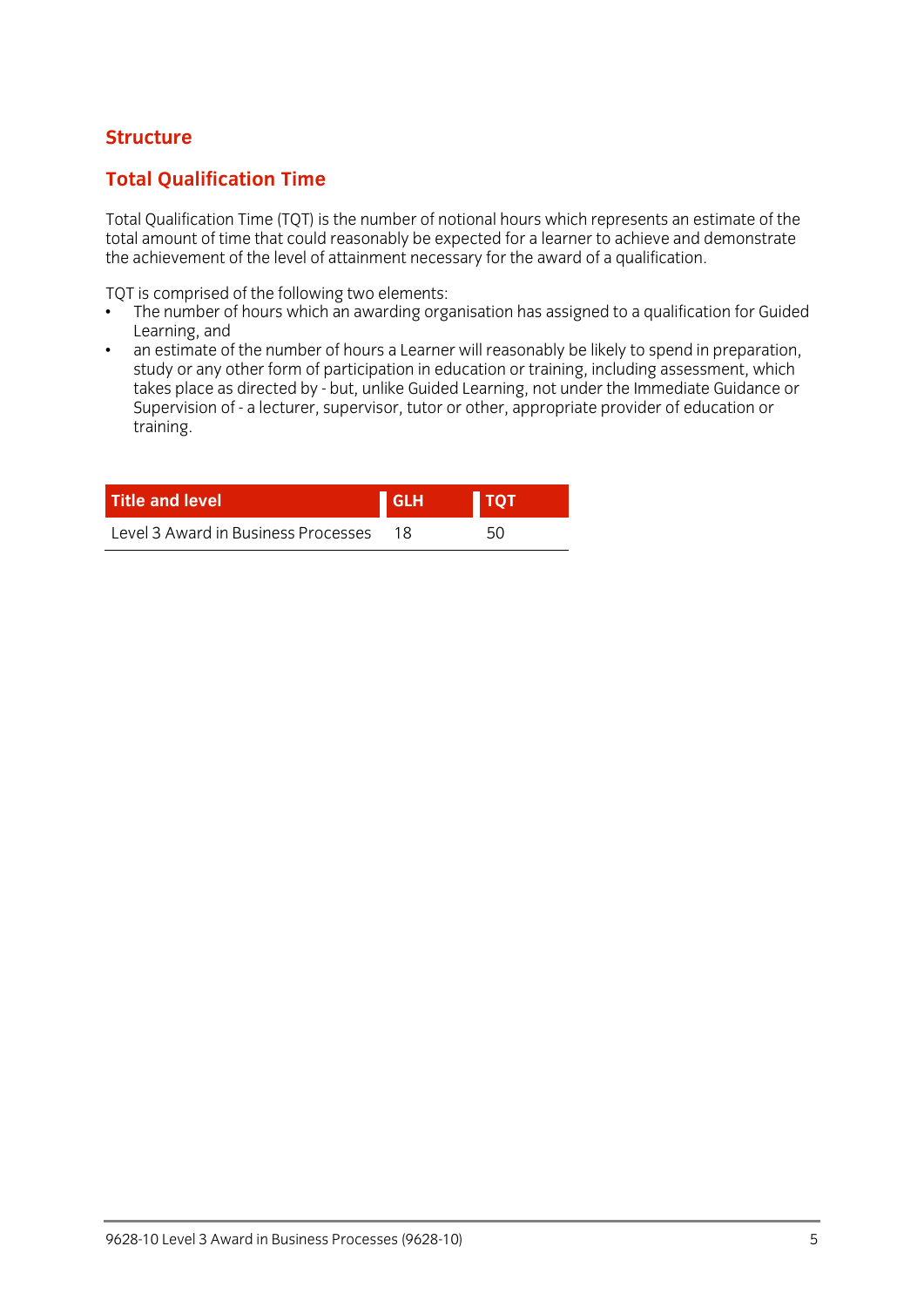## $\overline{2}$ **2 Centre requirements**

## **Approval**

Fast Track Approval is offered to existing City & Guilds Centres offering the SASE framework for the<br>Apprenticeship, Advanced Apprenticeship and/or Higher Apprenticeship for IT, Software, Web and Telecoms through City & Guilds. See the separate document on our website that provides details of the Fast Track Process and actions to be taken. Please note the Fast Track form will list the Apprenticeship package under 9648 which relates to the Apprenticeship Standards. The form will automatically approve centres to this qualification and the other knowledge qualifications that sit in the Apprenticeship Standard. the Apprenticeship Standard.

City & Guilds is offering the opportunity for existing City & Guilds centres delivering SASE framework for the Advanced and/or Higher Level Apprenticeship for IT, Software, Web and Telecoms with other Awarding Organisations to gain approval for these Apprenticeship Standards through the Common Approval Framework. See the separate document at www.cityandguilds.com which Common Apple Framework. See the separate document at the separate document at the separate document at which the separate document at which the separate document at which the separate document at which the separate documen provides details of the New Programme Process and actions to be taken.

Centres that are not currently with City & Guilds will need to complete a Customer Application Form Approval Process. Please note that approval to the 9648 package will automatically approve you to this qualification and the other knowledge qualifications in this package - centres will not need to register onto the individual knowledge qualifications and therefore do not need direct approval. See the separate document on our website that provides details of the New Centre Approval Process and actions to be taken and actions to be taken.

Centre staff should familiarise themselves with the structure, content and assessment requirements of the qualification before designing a course programme. requirements of the qualification before designing a course programme.

## **Resource requirements**

#### **Resources** *Resources*

Please see the individual unit information for any resources required.

## *Centre staffing*

Staff delivering this qualification must be able to demonstrate that they meet the following occupational expertise requirements. They should:

- be occupationally competent or technically knowledgeable in the areas for which they are delivering training and/or have experience of providing training. This knowledge must be to the same level as the training being delivered
- have recent relevant experience in the specific area they will be assessing<br>• have credible experience of providing training
- have credible experience of providing training.

While the Assessor/Verifier (A/V) units/TAQA are valued as qualifications for centre staff, they are not currently a requirement for these qualifications. However, City & Guilds encourage trainers and assessors to qualify to the current TAOA standard. Centre staff may undertake more than one role, eg tutor and assessor or internal verifier, but cannot internally verify their own assessments. eg tutor and assessor or internal verifier, but cannot internally verify their own assessments.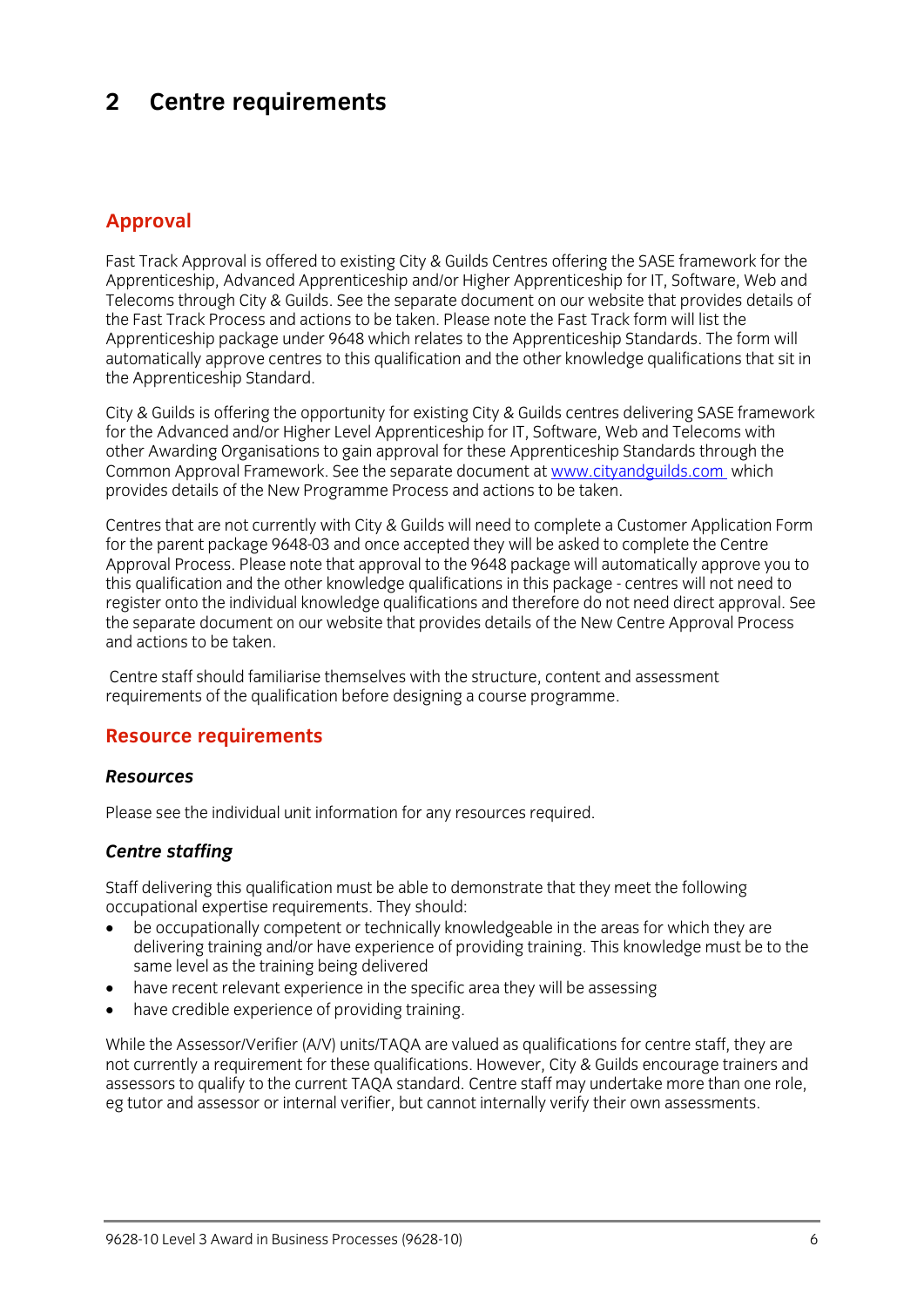# *Continuing Professional Development (CPD)*

Centres are expected to support their staff in ensuring that their knowledge and/or practice remains current. This includes currency within the occupational area and of best practice in delivery. mentoring, training, assessment and quality assurance. It should also take account of any national, international policy and legislative developments. international policy and legislative developments.

Internal quality assurance is key to ensuring that the assessment of evidence for units is of consistent and appropriate  $\frac{1}{2}$  should: They should: They should: They should: They should: They should: They should: They should: They should: They should: They should: They should: They should: They should: They sho

- be occupationally competent or technically knowledgeable in the area for which they are
- have recent relevant experience in the specific area they will be assessing<br>• have credible experience of providing training
- have credible experience of providing training
- have a CV available demonstrating relevant experience and any qualifications held.

In certain circumstances, City & Guilds will recognise non-accredited learning and experience as equivalent as follows:

If the Internal Quality Assurer does not hold a qualification they must be able to demonstrate evidence of working to their own organisation's internal quality assurance standards which clearly link to V1/TAOA or other equivalent standards for internal quality  $s_{\rm t}$  is a contract to  $\sim$  or other equivalent standards for internal quality  $\sim$ assurance.

## **Learner entry requirements**

City & Guilds does not set entry requirements for these qualifications. However, centres must ensure that learners have the potential and opportunity to gain the qualifications successfully and that they have the full engagement of the employers for the full programme.  $t_{\rm t}$  that the employers for the full programme.

# **Age restrictions**

 $\frac{1}{2}$  cannot accept any registrations for learners under 16  $\frac{1}{2}$ approved for learners under 16.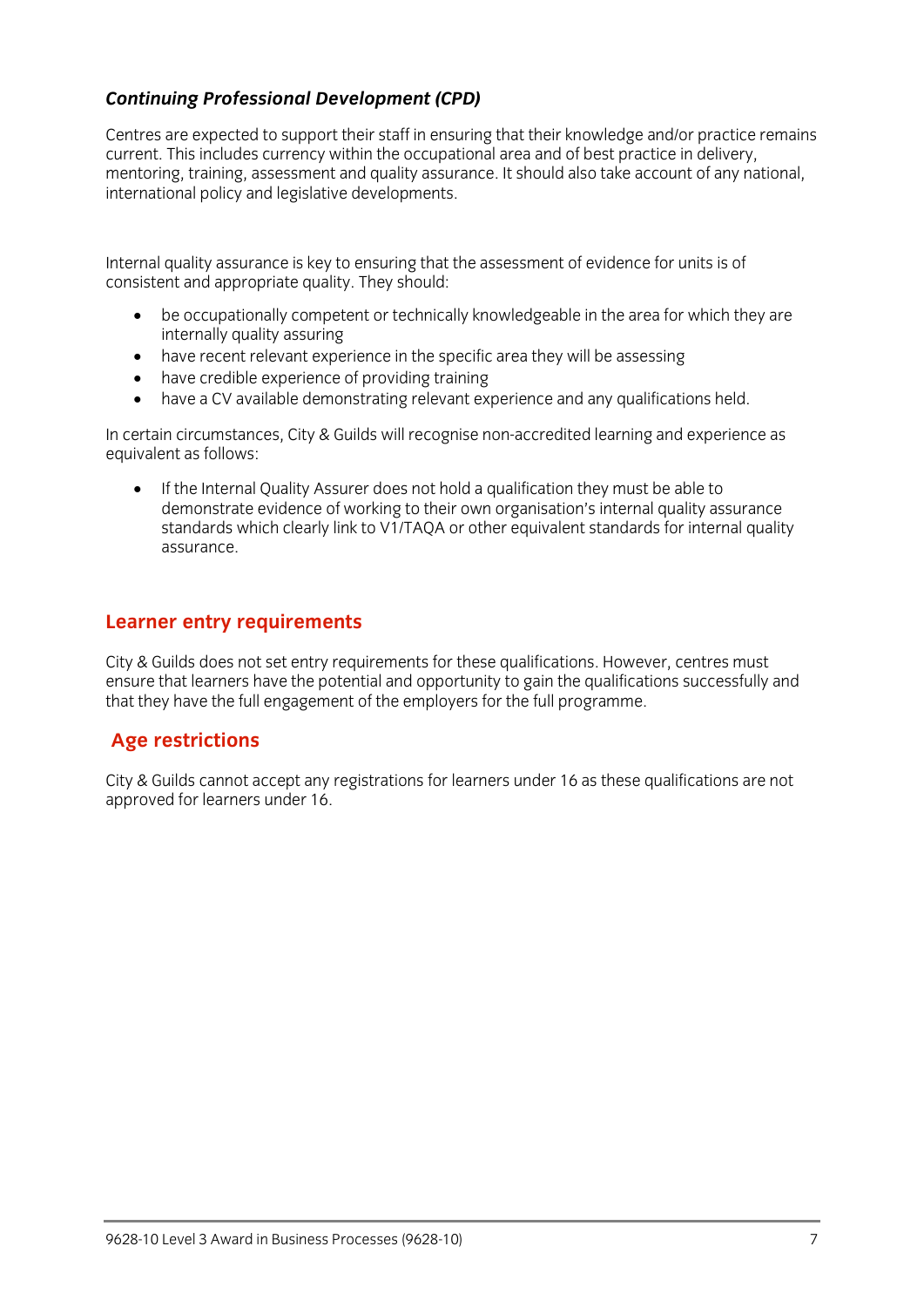## $\mathbf{3}$ **3 Delivering the qualification**

#### Initial assessment and induction **Initial assessment and induction**

An initial assessment of each learner should be made before the start of their programme to identify:

- $\bullet$  if the learner has any specific training needs<br>  $\bullet$  sunnort and quidance they may need when
- support and guidance they may need when working towards their qualifications
- any units they have already completed, or credit they have accumulated which is relevant to the
- $\bullet$  the appropriate type and level of qualification.

We recommend that centres provide an induction programme so the learner fully understands the requirements of the qualification, their responsibilities as a learner, and the responsibilities of the centre. This information can be recorded on a learning contract. centre. This information can be recorded on a learning contract.

# *Recording documents*

Learners and centres may decide to use a paper-based or electronic method of recording evidence.

City & Guilds endorses several ePortfolio systems, including our own, Learning Assistant, an easy-to-<br>use and secure online tool to support and evidence learners' progress towards achieving qualifications. Further details are available at: www.cityandguilds.com/eportfolios.  $q_1$ . Further details are available at: www.cityandguilds.com/epoch.com/epoch.com/epoch.com/epoch.com/epoch.com/epoch.com/epoch.com/epoch.com/epoch.com/epoch.com/epoch.com/epoch.com/epoch.com/epoch.com/epoch.com/epoch.co

City & Guilds has developed a set of *Recording forms* including examples of completed forms, for new and existing centres to use as appropriate. Recording forms are available on the City & Guilds website.

Although new centres are expected to use these forms, centres may devise or customise<br>alternative forms, which must be approved for use by the external verifier, before they are used by learners and assessors at the centre. Amendable (MS Word) versions of the forms are available on the City & Guilds website.  $t_{\rm t}$  the City website.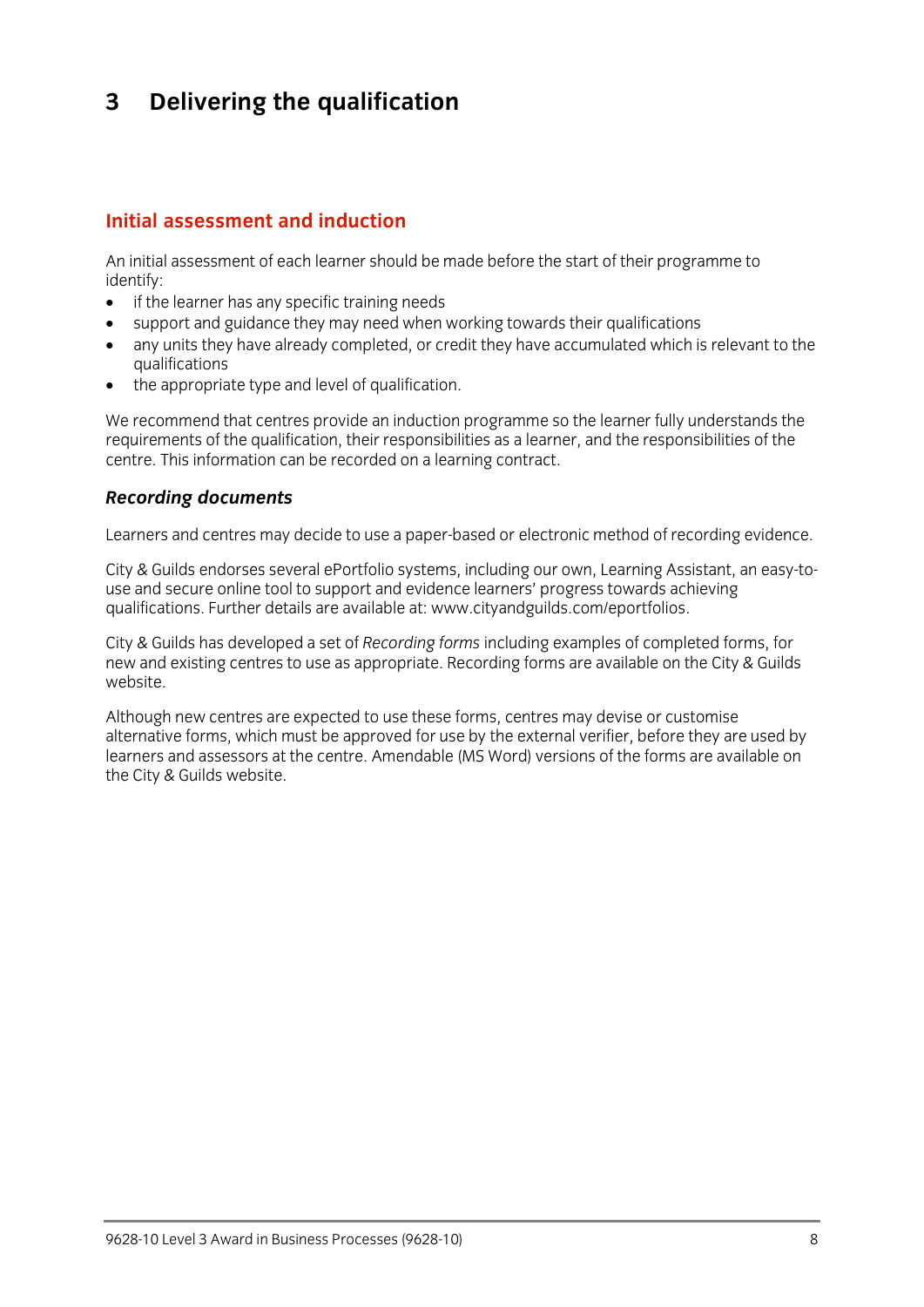## $\overline{\mathbf{4}}$ **4 Assessment**

## **Summary of assessment methods**

*Candidates must:* successfully complete one assessment for the mandatory unit

| <b>Assessment Types</b> |                           |                                                      |                                         |
|-------------------------|---------------------------|------------------------------------------------------|-----------------------------------------|
| <b>Unit</b>             | <b>Title</b>              | <b>Assessment</b><br>method                          | Where to obtain assessment<br>materials |
| 310                     | <b>Business Processes</b> | Multiple Choice<br>questions - online<br>evolve test | www.cityandguilds.com                   |

## **Assessment strategy**

### *Test Specifications*

The way the knowledge is covered by each test is laid out in the table below:<br> **Assessment type:** Multiple-choice online test

Assessment conditions: Invigilated examination conditions **Duration: 30 minutes Number of questions: 20 Pass mark:**  $12/20(60%)$ **Grading: Pass/Fail Grading:** Pass/Fail

|                 | <b>Learning Outcome</b>                                                                                | <b>Number of</b><br>marks | %   |
|-----------------|--------------------------------------------------------------------------------------------------------|---------------------------|-----|
| <b>Unit 310</b> | 1. Understand business processes and<br>information security requirements that apply<br>to IT function | Q                         | 45  |
|                 | 2. Understand IT skills and services that<br>support business operations                               | 11                        | 55  |
|                 | Total                                                                                                  | 20                        | 100 |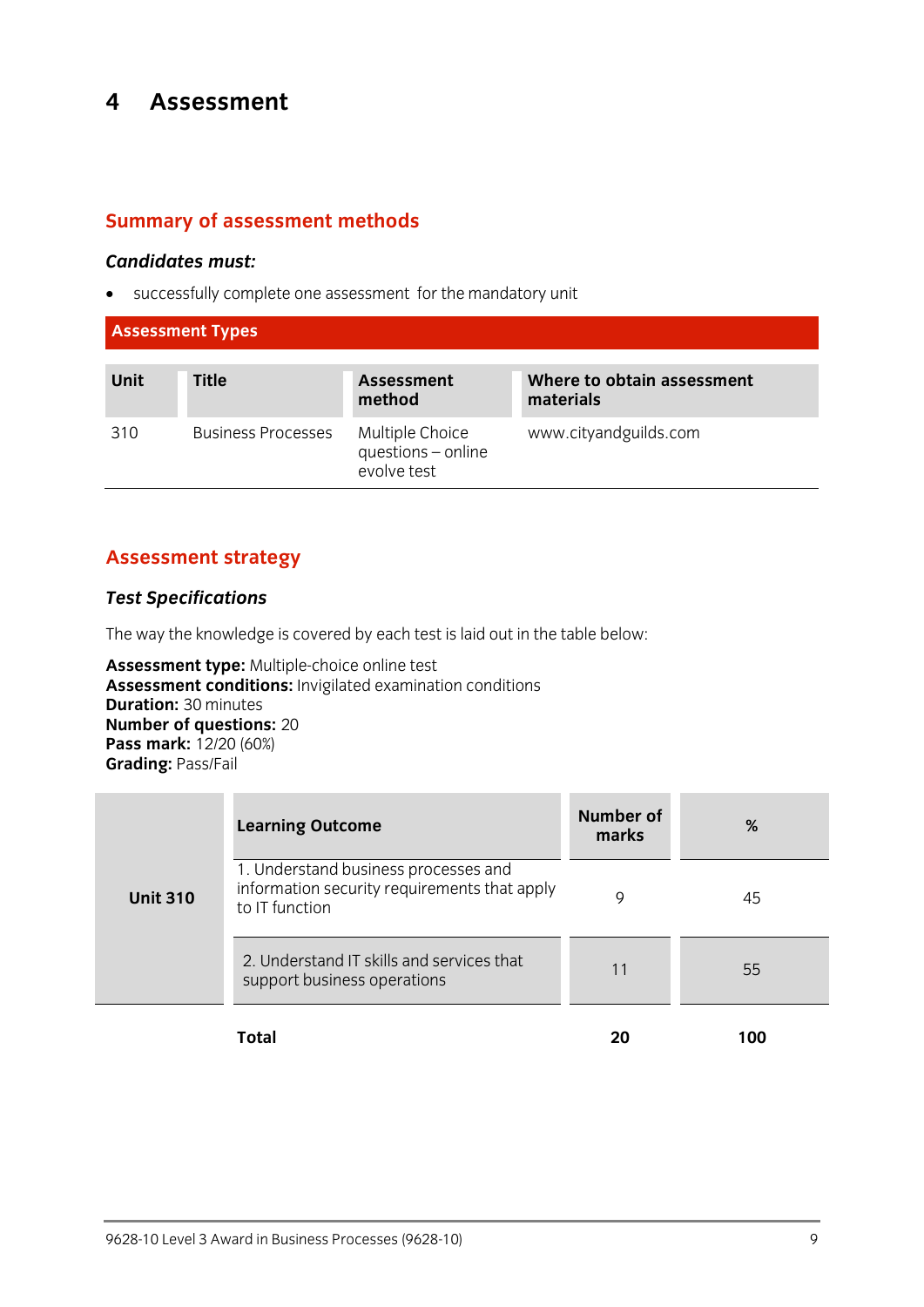**Recognition of prior learning (RPL)**<br>Recognition of prior learning means using a person's previous experience, or qualifications which Recognition of prior relating means using a person's previous experience, or qualifications which is needed. have already been achieved, to contribute to a new qualification.

For this qualification, RPL is not allowed.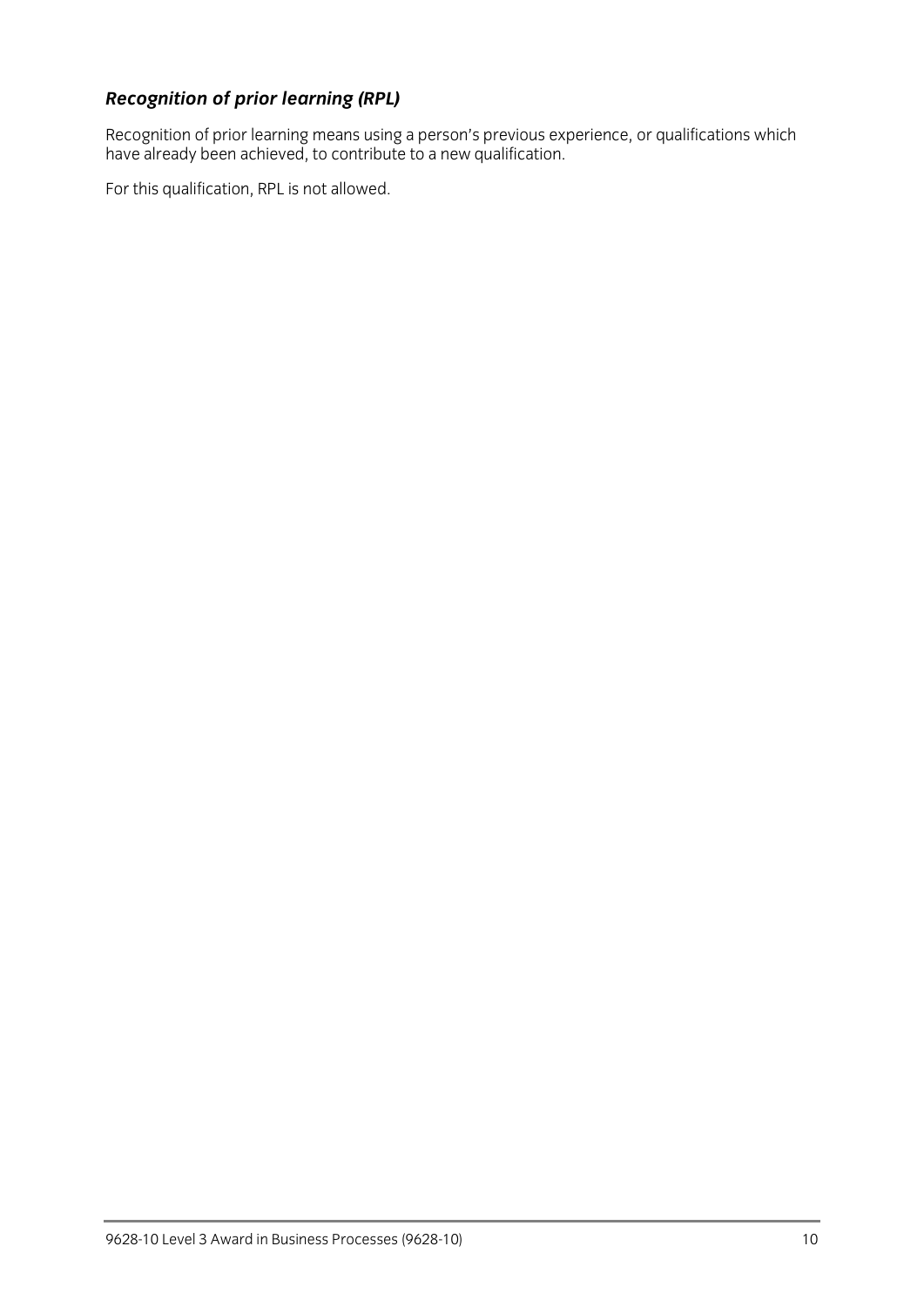#### 5 Administration **5 Administration**

# **Quality assurance**

### *Internal quality assurance*

Registered centres must have effective quality assurance systems to ensure optimum delivery and<br>assessment of qualifications. Quality assurance includes initial centre registration by City & Guilds and the centre's own internal procedures for monitoring quality. Centres are responsible for internal quality assurance and City & Guilds is responsible for external quality assurance. internal quality assurance and City & Guilds is responsible for external quality assurance.

- $\bullet$  internal quality assurance<br>  $\bullet$  City & Guilds external moderation
- City & Guilds external moderation.

In order to carry out the quality assurance role, Internal Quality Assurers must have appropriate teaching and vocational knowledge and expertise. teaching and vocational knowledge and expertise.

# *Access arrangements*

We can make arrangements so that learners with disabilities, special educational needs and<br>temporary injuries can access the assessment. These arrangements must be made before the  $\frac{1}{2}$  in  $\frac{1}{2}$  is the cannon contract the assessment. The assessment of  $\frac{1}{2}$  arrangement of  $\frac{1}{2}$  arrangement of  $\frac{1}{2}$  arrangement of  $\frac{1}{2}$  arrangement of  $\frac{1}{2}$  arrangement of  $\frac{1}{2}$  arrang examination. For example, we can produce a Braille paper for a learner with visual impairment.

# *Language of examinations*

 $\mathbb{R}^n$  will provide this specification in Eq. (

# **Other issues**

# *European Dimension*

City & Guilds has taken account of the 1988 Resolution of the Council of the European Community in preparing this specification and associated specimen units. preparing this specification and associated specimen units.

# *Environmental Education*

City & Guilds has taken account of the 1988 Resolution of the Council of the European Community preparing this specification and associated specimen units. preparing this specification and associated specimen units.

#### **Avoidance of bias** *Avoidance of bias*

City & Guilds has taken great care in the preparation of this specification and specimen units to avoid bias of any kind.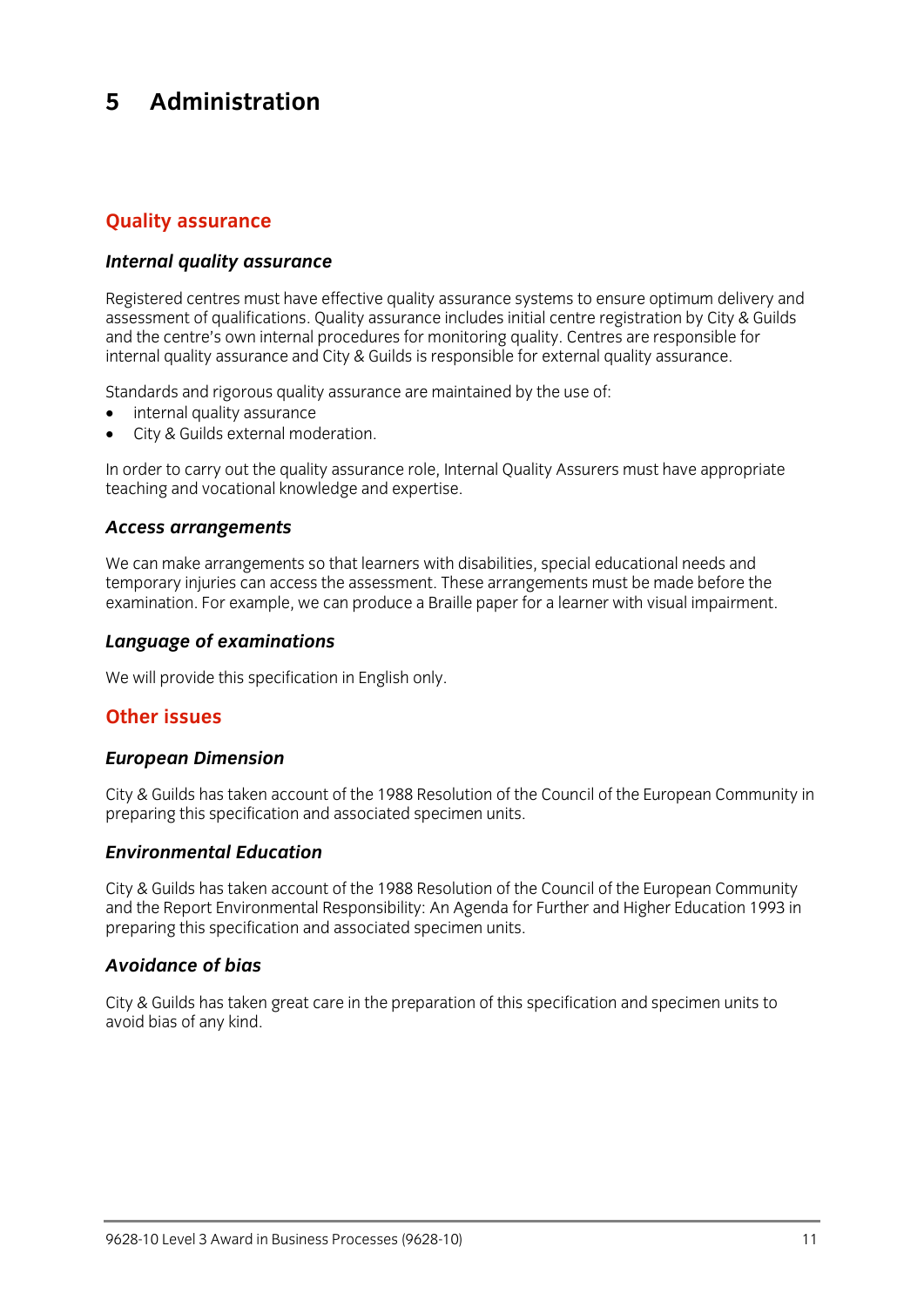## 6 **6 Units**

## **Availability of units**

The unit information can be found in this document.

## **Structure of the units**

- $\bullet$  City & Guilds reference number
- $\bullet$  Title
- **•** Level<br>• Guide
- Guided learning hours (GLH)
- 

• Learning outcomes, which are comprised of a number of topics.<br>Centres must deliver the full breadth of the range. Specialist equipment or commodities may not be centres must demite the functionality of the range oppositive equipment or commodities may not be available to all centres, so centres should ensure that their delivery covers their use.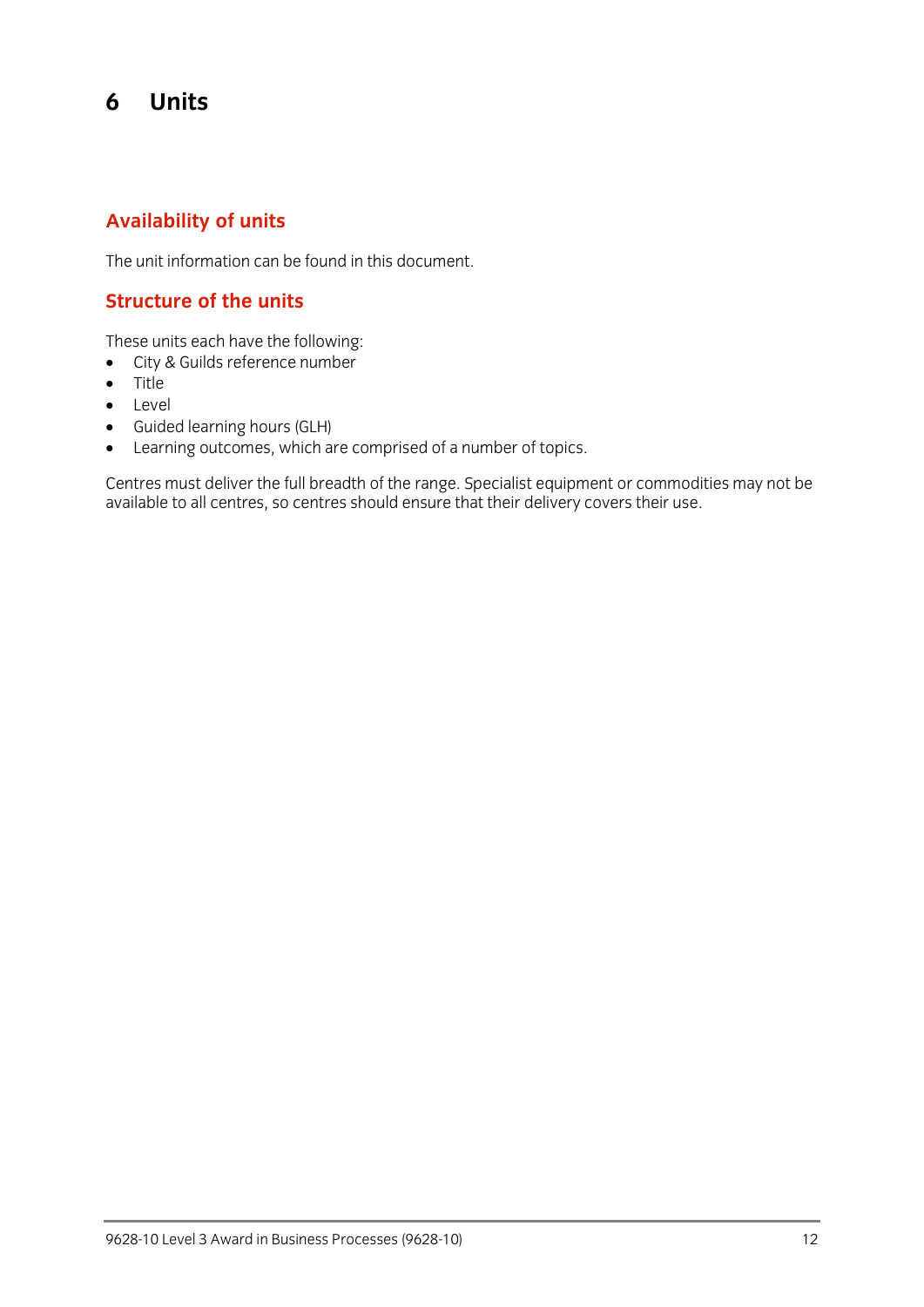## **Unit 310 Business Processes Unit 310 Business Processes**

| LEVEL: 3       |  |
|----------------|--|
| <b>GLH:</b> 18 |  |

#### What is this unit about? **What is this unit about?**

This unit provides learners with an understanding of the business processes and information<br>security requirements to support IT operations, and the IT skills and services that support business security requirements to support IT operations, and the IT skills and services that support business that support business operations.

The primary role of an Infrastructure Technician is to provide support to internal and external<br>customers, helping them to be productive when using technology to do their own jobs, by using tools to problem solve and troubleshoot non-routine problems. The Infrastructure Technician sets people up on systems and provides support when they need it, rectifying issues to maintain the organisation's productivity. organisation's productivity.

Upon completion, learners studying this unit will have gained the knowledge to support the being able to undertake the following tasks: being able to undertake the following tasks:

- Support the implementation of the business strategy for IT functions within the organisation
- Apply and promote security requirements to IT as designated by the organisation's SOPs
- Prioritise support to business systems based on the business strategy and SOPs
- Communicate technical knowledge to provide first line support to the organisation.

**Learning outcomes**<br>In this unit, learners will be able to In this unit, learners will be able to

- $1$  understand business  $\frac{1}{2}$  processes and information security requirements that apply to IT  $\frac{1}{2}$ function<br>Understand IT skills and services that support business operations
- $\mathfrak{D}$  $2$  Understand It shift and services that support business operations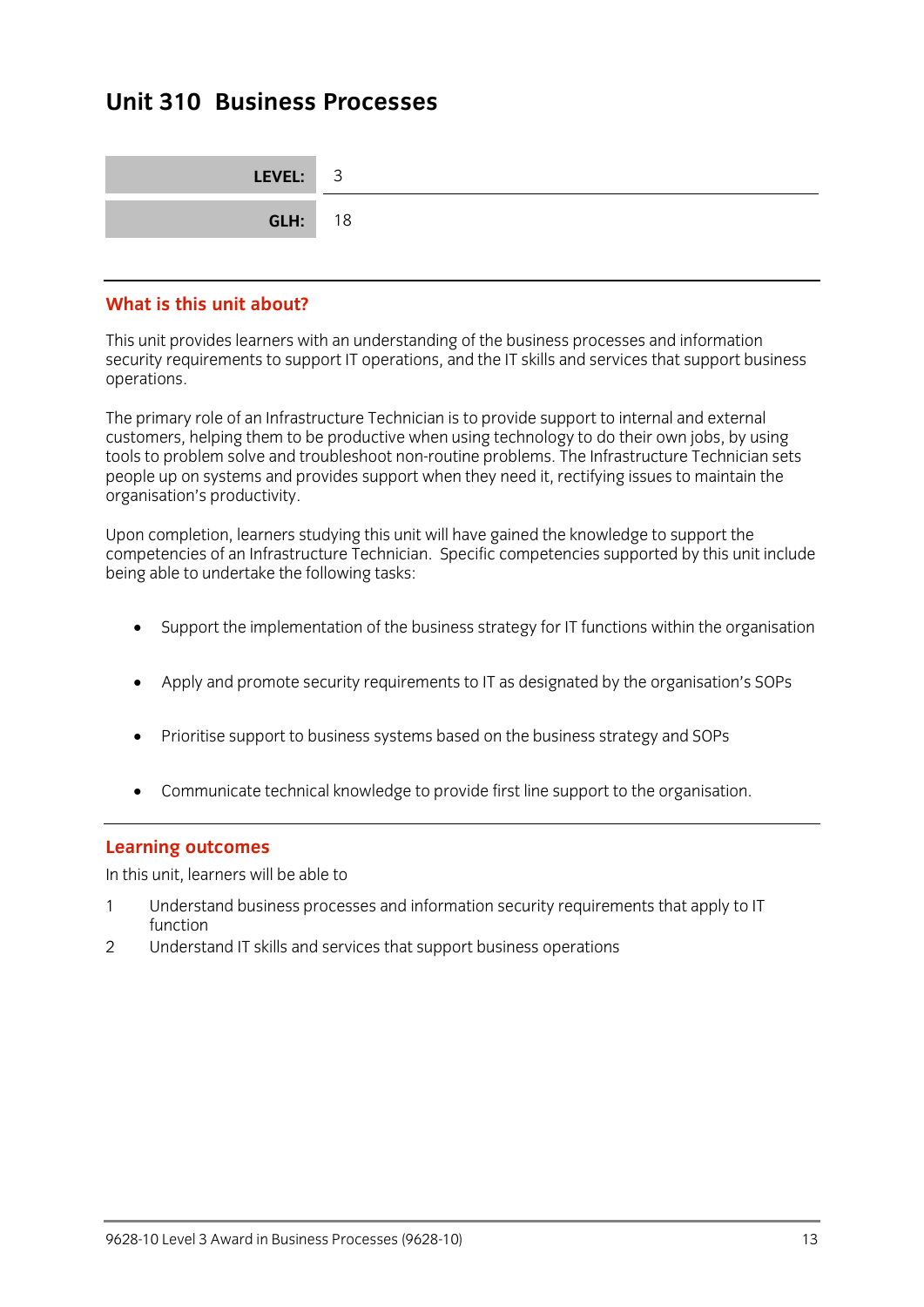# **Scope of content**

This section gives details of the scope of content to be covered in the teaching of the unit to ensure<br>that all the learning outcomes can be achieved that all the learning outcomes can be achieved.

#### **Learning outcome**

 $\mathbf{1}$ 1 Understand business processes and information security requirements that apply to IT function

### **Topics**

- 1.1 Business system life cycle<br>1.2 Information Security
- $1.2$  Information  $\frac{1}{2}$

**Depth**<br>In this learning outcome the learner will explore business processes and their fundamental In the learning experiment change this processes processes and their fundamental<br>elements that annly to IT functions within an organisation elements that apply to IT functions with  $\frac{1}{2}$ 

# **Topic 1.1**

In the learning experiments control this ripper consider processes and increments the cost in property. requirements that underpin IT operations within an organisation.

- Business system lifecycle<br>o Strategy
	-
	- o Design
	- o Transition
	- o Operations
	- o Continual Improvement
- Standard Operating Procedures

## **Topic 1.2**

The learner will be able to describe common information security requirements that underpin IT

- Organisation procedures
	- o JML (Joiner, Mover, Leaver)
	-
	- o Training (induction, etc)
	- o Information security
- Legislation<br>
 Legislation
	- o Human Rights Act<br>o Data Protection Act
	-
	- o Computer Misuse Act
- Information security(CIA framework)
	- o Confidentiality<br>September 1987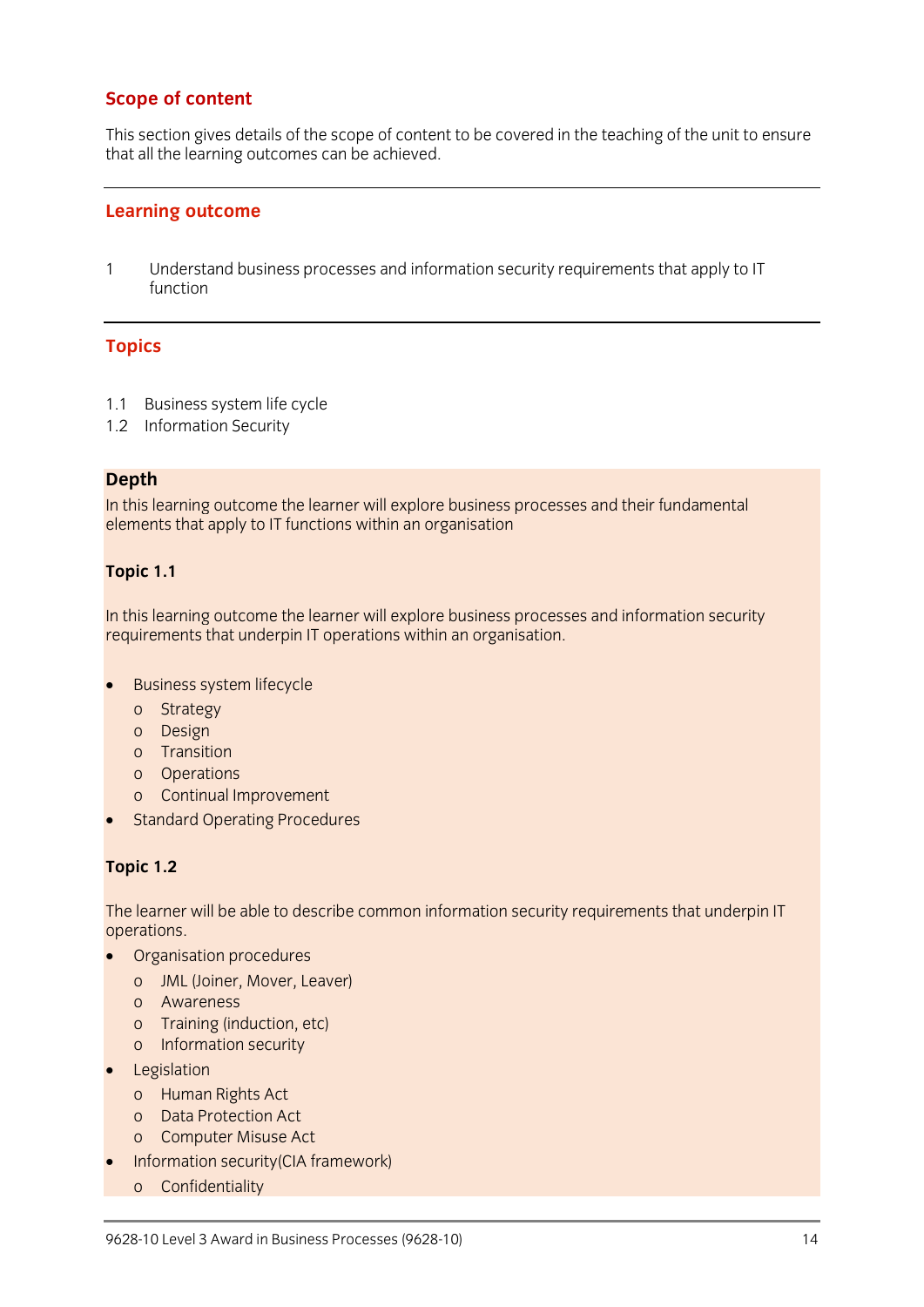- 
- o Availabil  $\overline{\phantom{a}}$

# **Learning outcome**

 $\mathcal{P}$ 2 Understand IT skills and services that support business operations

### **Topics**

- 
- 2.1 IT systems and platforms<br>2.2 IT sorvice management s  $2.2$  IT service management skills

**Depth**<br>In this learning outcome the learners will explore the fundamental IT service requirements of In this learning of the learning of the learning of the fundamental IT service in the fundamental IT service re<br>In this service requirement of the fundamental IT service requirements of the fundamental IT service requireme organisations, including systems, platforms and service management skills.

## **Topic 2.1**

The learner will be able to describe the nature and importance of IT systems and platforms required<br>by an organisation to operate

- by an organisation to operate Cross-functional
	- o Desktop applications<br>o Messaging systems
	-
	- o Document management
- 
- o HR systems<br>
A Sales/Marketing (e.g. CBM) Sales/Marketing (e.g. CRM)
- Finance systems (e.g. ERP)
- Production flow systems

## **Topic 2.2**

The learner will be able to identify the service management skills required for delivery of IT services.

- - Customer service skills<br>o Customer relationships
	- o Stakeholder management
- $\bullet$  Technical skills
	-
	- o Analytics<br>o Testing
	- o Design/architecture
- Service strategy skills
	-
	- o Business modelling<br>o Business analysis
	- o Business process
	- o Business continuity
- $\bullet$  Service operation skills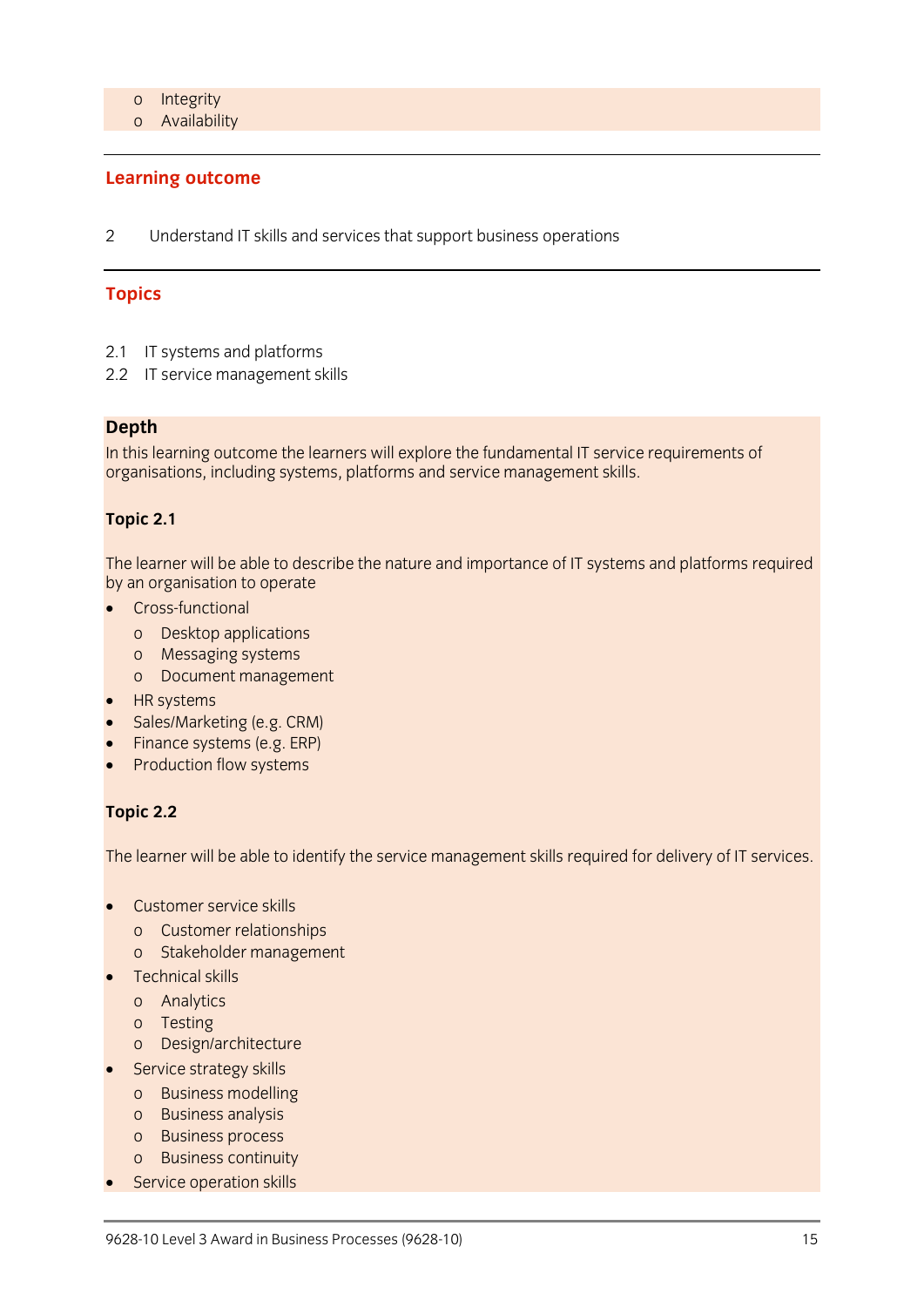- o Operation management
- 
- o Problem management
- o Incident management
- o Security/access management
- o Security/access management  $\frac{1}{2}$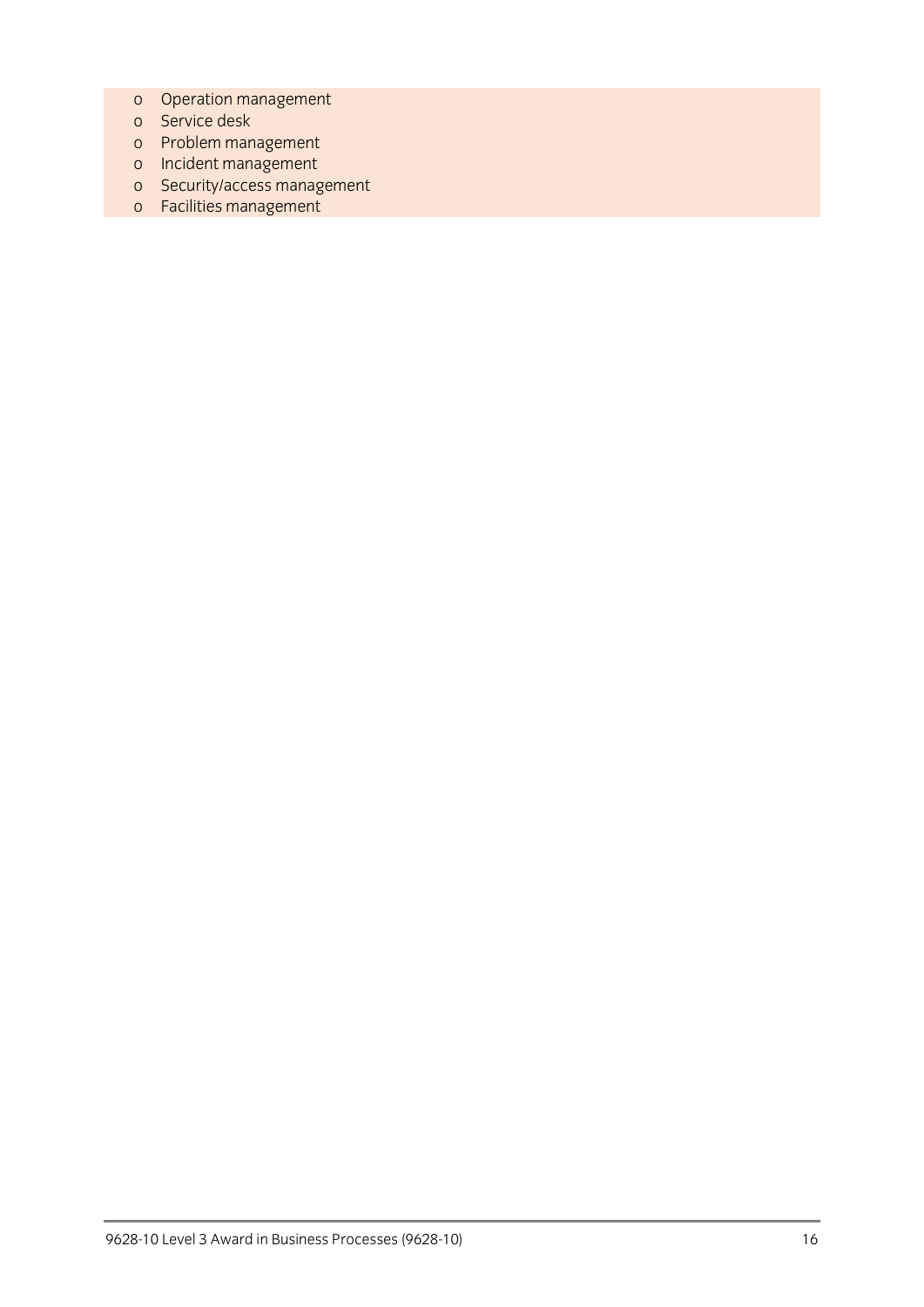**Guidance for delivery**<br>When delivering this unit, it should be recognised that the learner needs to understand their role within an organisation, or any project that they are involved in, taking into consideration how they apply their knowledge of business processes to the Infrastructure Technician role. At this level, an Infrastructure Technician would not necessarily lead a project, but would certainly need to know their role within it. their role within it.

This unit can be taught either within or outside of the workplace or organisation as appropriate. providing the learner with paper based, or hands on practical exercises and case studies representative of the Infrastructure Technician competencies in operation. representative of the Infrastructure Technician competencies in operation.

Learners should be encouraged to explore and use as wide a range of hardware and software as<br>possible, this should also include researching and utilising new and emerging technologies where possible, this should also include researching and utilising new and emerging technologies where available.

**Employer engagement**<br>
Employer engagement is essential in order to maximise the value of learners' experience. A partnership approach should be adopted where possible with relevant employers in the sector. partnership approach should be adopted where possible with relevant employers in the sector.

When delivering the learning, the organisation or employer should aim to maintain contact with the wider industry to help with keeping the examples of legislation, policies and codes of practice used in the taught content, up to date. Mentors/tutors should also undertake regular CPD activities in the industry to maintain knowledge of current industry practice.  $\sum_{i=1}^{n}$  industry products in the current industry products.

- 1. Local branches of BCS The Chartered Institute for IT can often provide access to local that employ IT professionals. The BCS has an extensive branch network of volunteers operating across the UK. Channels Islands and Isle of Man. http://www.bcs.org/category/5897 http://www.bcs.org/category/58977<br>Professor
- 2. Invite local businesses to visit the workplace or organisation that is delivering the apprenticeship programme to talk about their experience in using Digital Technology for IT system support, especially in respect of their dealing with issues regarding networking and architecture. Ask the learner to identify aspects of the IT support practices of local business  $\frac{1}{2}$  that may be considered 'good practice' that may be considered 'good practice'.
- 3. The Computing/IT faculty of every university will have links to employers in the local that is delivering the apprenticeship programme to major employers of IT skilled graduates and apprentices. Such links should be developed by the workplace or organisation that is delivering the apprenticeship programme so as to better understand the skills needs and career options for IT practitioners at all levels (i.e. think of how your learner can develop their career) their career)
- 4. Tech Partnership, the UK sector skills council for the IT/Telecoms industry, have an extensive list of small/medium sized employers of IT skilled apprentices and college leavers. They also provide a wealth of free resources to enable better engagement with local employers. https://www.thetechpartnership.com/ employers. <u>https://www.thetechpartnership.com/</u>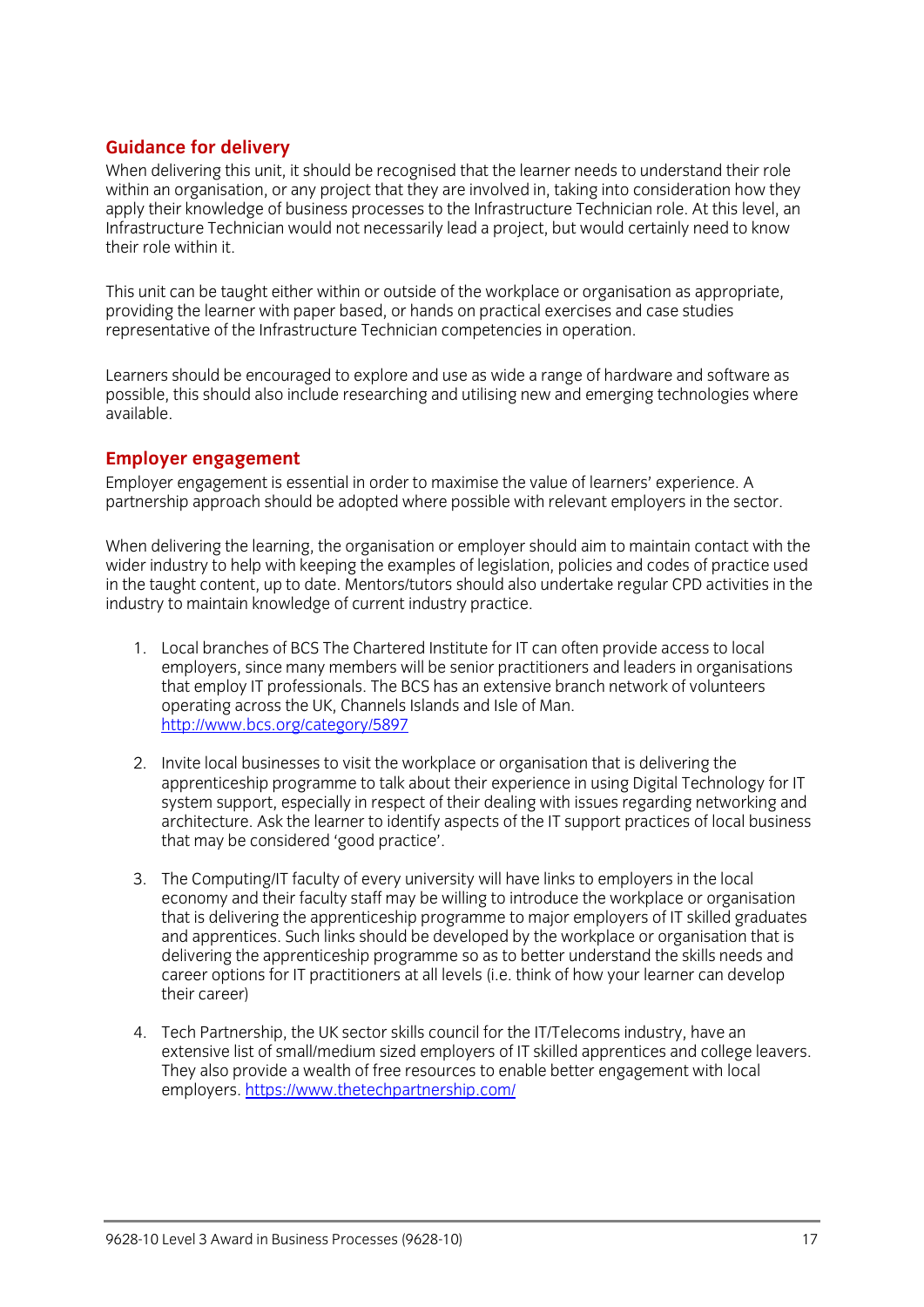5. The Computing Technology Industry Association (CompTIA) is a non-profit, international<br>trade association representing more than 2,000 members, 3,000 academic and training partners and tens of thousands of registered users spanning the entire information communications and technology (ICT) industry. Anyone can sign up to become a registered user and gain access to a vast library of resources that includes cutting edge research into technology trends from the UK and around the world. technology trends from the UK and around the world.

# **Suggested learning resources**

#### **Books**

**ITIL for Beginners The Complete Beginner's Guide to ITIL** Published by: CreateSpace Independent Publishing Platform, 2015 ISBN: 978-1508769941 <u>- 978-1508-1508-1508</u>

ITIL Foundation Exam Study Guide<br>
Published by: Svbex. 2012 ISBN: 978-1119942757 <u>ISBN: 978-1119-111994</u>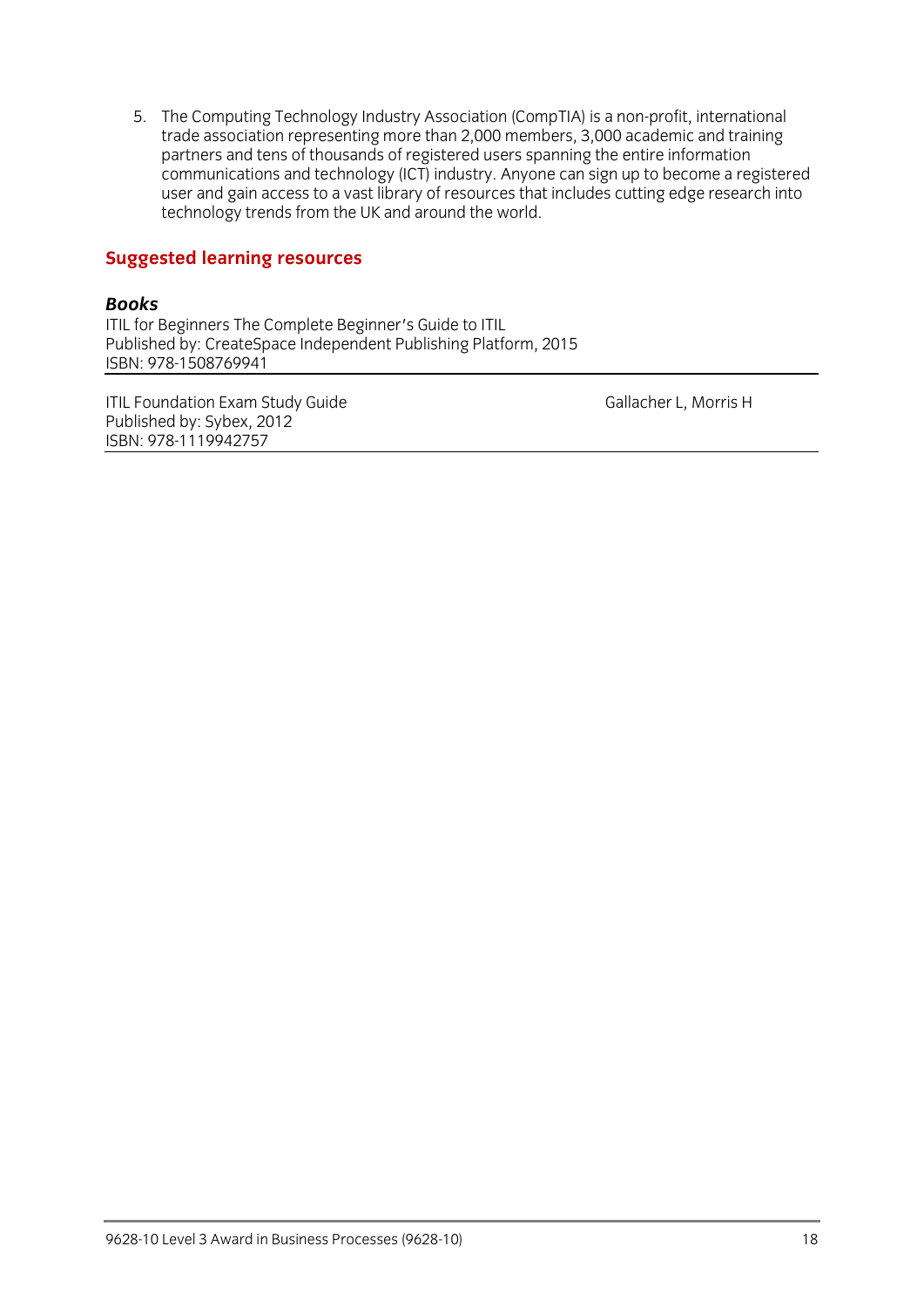## **Appendix 1 Relationships to other qualifications**

### *Links to other qualifications*

Centres are responsible for checking the different requirements of all units/qualifications they are delivering and ensuring that can deliver meet requirements of all units/qualifications.

#### *Literacy, language, numeracy and ICT skills development*

This qualification can develop skills that can be used in the following qualifications:

- Functional Skills (England) se[e www.](http://www.cityandguilds.com/functionalskills)[cityandguilds.com/functionalskills](http://www.cityandguilds.com/essentialskillsni)
- Essential Skills (Northern Ireland) see www.cityandguilds.com/essentialskillsni<br>■ Essential Skills Wales see www.cityandguilds.com/esw
- Essential Skills Wales see [www.cityandguilds.com/esw](http://www.cityandguilds.com/esw)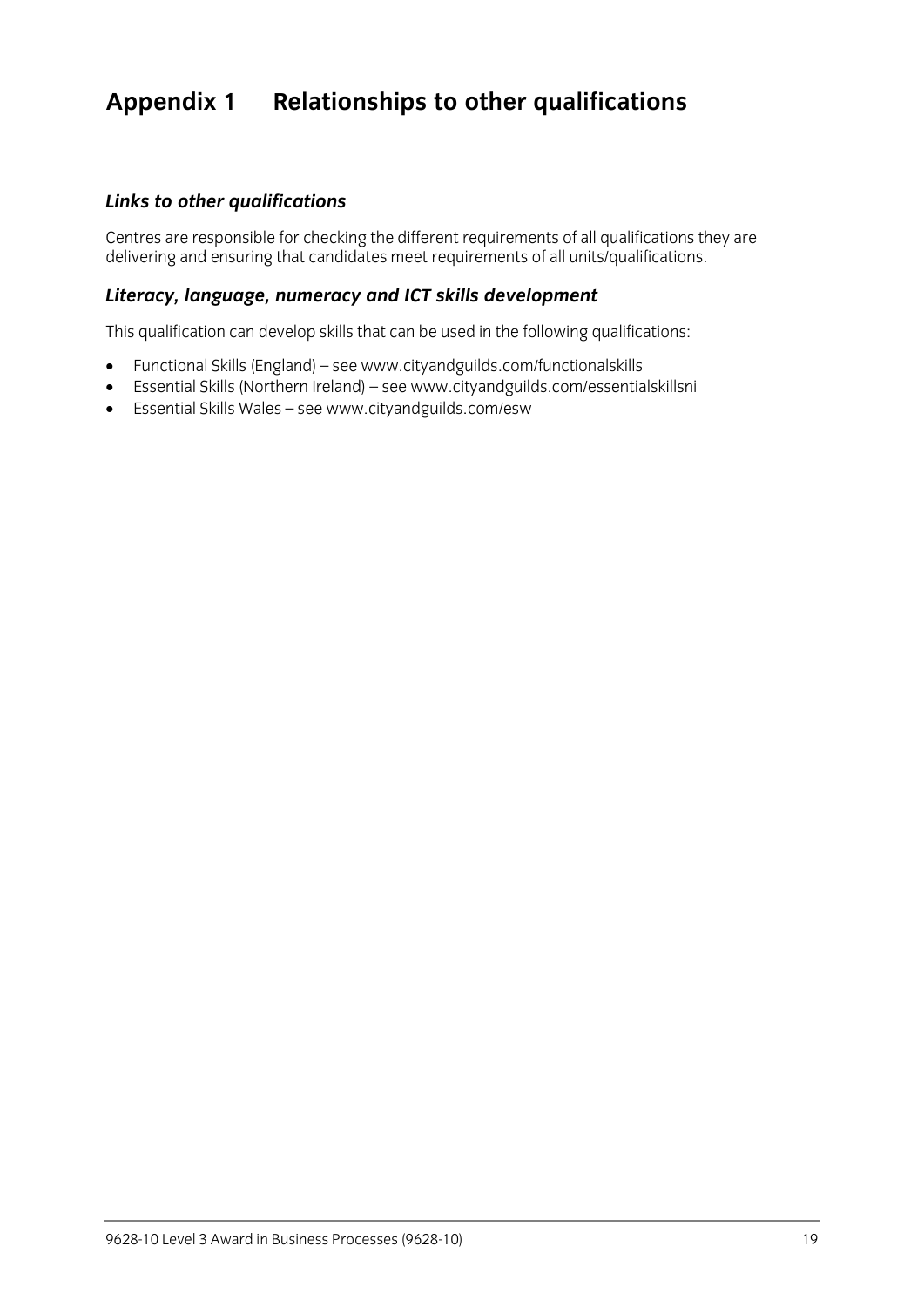## **Appendix 2 Sources of general information**

The following documents contain essential information for centres delivering City & Guilds qualifications. They should be referred to in conjunction with this handbook. To download the documents and to find other useful documents, go to the Centres and Training Providers homepage on www.cityandguilds.com.  $\frac{1}{2}$  and  $\frac{1}{2}$ 

*Centre Manual - Supporting Customer Excellence* contains detailed information about the processes centre' status, or to offer a particular qualification, as well as updates and good practice exemplars for City & Guilds assessment and policy issues. for City & Guilds assessment and policy issues.

- The centre and qualification approval process<br>• Assessment internal quality assurance and ex
- Assessment, internal quality assurance and examination roles at the centre
- Registration and certification of candidates
- Non-compliance
- Complaints and appeals
- Equal opportunities
- Data protection
- Management systems
- Maintaining records
- Assessment
- Internal quality assurance
- External quality assurance.

*Our Quality Assurance Requirements* encompasses all of the relevant requirements of key regulatory documents such as:

- SQA Awarding Body Criteria (2007)
- NVQ Code of Practice (2006)

and sets out the criteria that centres should adhere to pre and post centre and qualification approval. approval.

*Access to Assessment & Qualifications* provides full details of the arrangements that may be made adiustments in assessment. adjustments in assessment.

The **centre homepage** section of the City & Guilds website also contains useful information on  $\mathbf{S}$ 

- **Walled Garden**: how to register and certificate candidates on line
- **Events:** dates and information on the latest Centre events
- **Online assessment**: how to register for e-assessments.

*Centre Guide – Delivering International Qualifications* contains detailed information about the processes which must be followed and requirements which methods where a centre to achieve.<br>'annroved centre' status, or to offer a narticular qualification 'approved centre' status, or to offer a particular qualification.

- The centre and qualification approval process and forms
- Assessment, verification and examination roles at the centre
- Registration and certification of candidates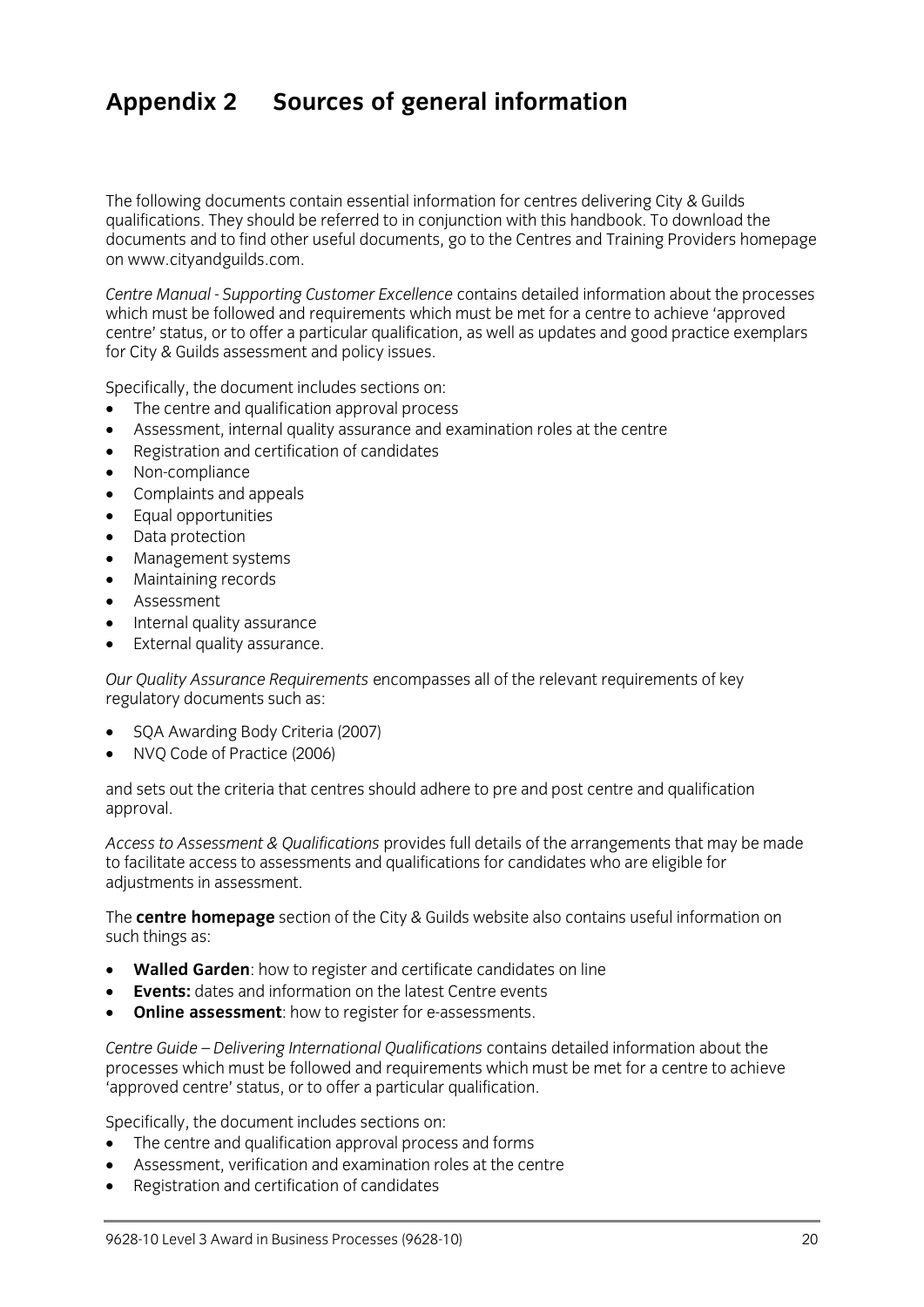- Non-compliance
- Complaints and appeals
- Equal opportunities
- Data protection
- Frequently asked questions.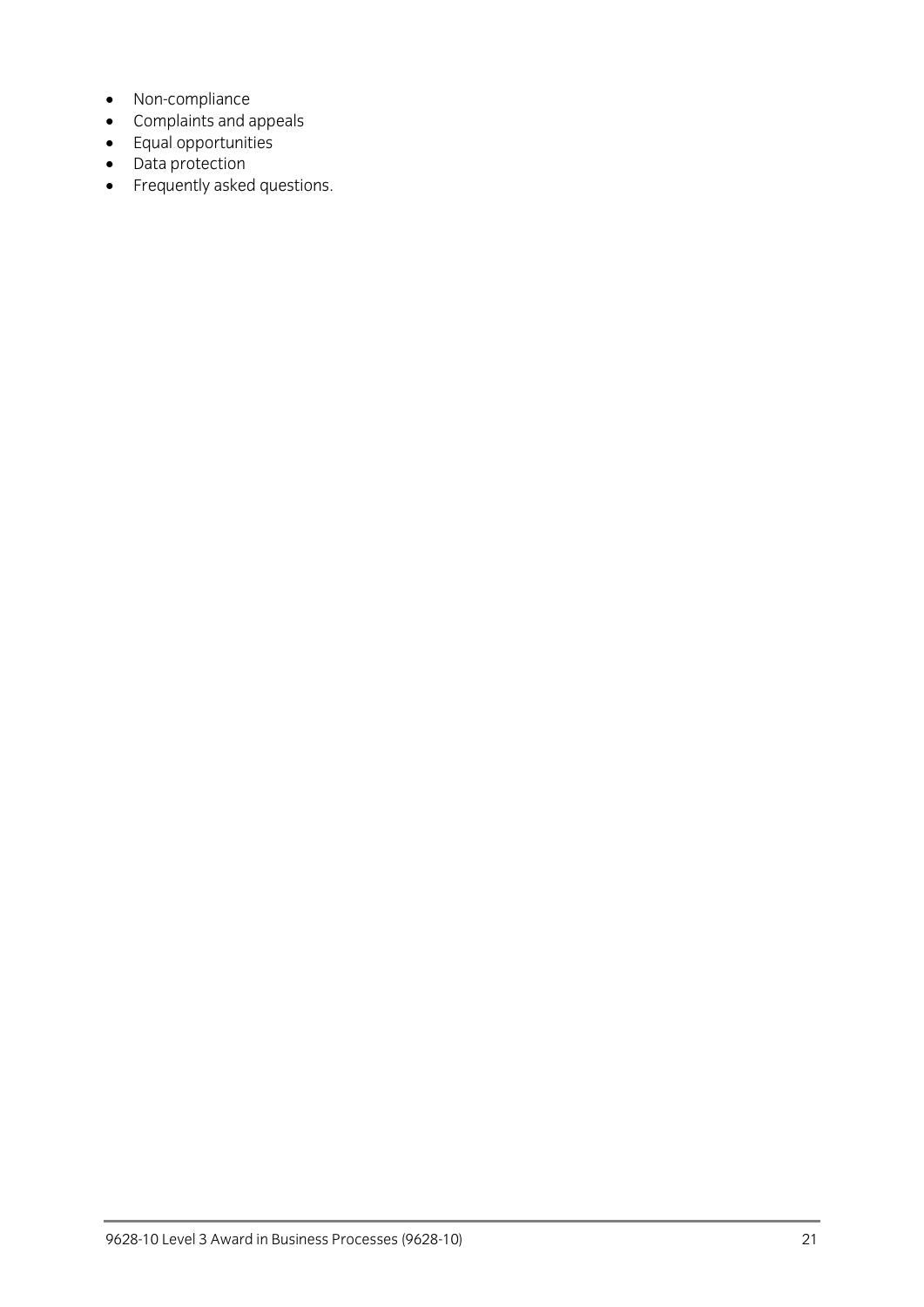# **Appendix 3 Useful contacts**

| E: learnersupport@cityandguilds.com                                                                 |
|-----------------------------------------------------------------------------------------------------|
| $F: +44(0)2072942413$<br>E: intcg@cityandguilds.com                                                 |
| $F: +44(0)2072942413$<br>E: centresupport@cityandguilds.com                                         |
| $F: +44(0)2072942413$<br>$F: +44$ (0)20 7294 2404 (BB forms)<br>E: singlesubjects@cityandguilds.com |
| $F: +44(0)2072942413$<br>E: intops@cityandguilds.com                                                |
| $F: +44(0)2072942413$<br>E: walledgarden@cityandguilds.com                                          |
| $T: +44(0)1215038993$<br>E: business@cityandguilds.com                                              |
| $F: +44(0)2072942413$                                                                               |
|                                                                                                     |

Every effort has been made to ensure that the information contained in this publication is true and correct at the time of going to press. However, City & Guilds' products and services are subject to continuous development and improvement and the right is reserved to change products and continuous development and improvement and input and input in the right increase to change and the services from the right in the right is reserved to change and the right in the right is reserved to change and the right i services from time to time. City & Guilds cannot accept liability for loss or damage arising from the use of information in this publication.

If you have a complete a complaint in the service and the services that we have a complete the services that we have a control of the services that we have a control of the services that we have a control of the service th provide, email[: feedbackandcomplaints@cityandguilds.com](http://feedbackandcomplaints@cityandguilds.com)